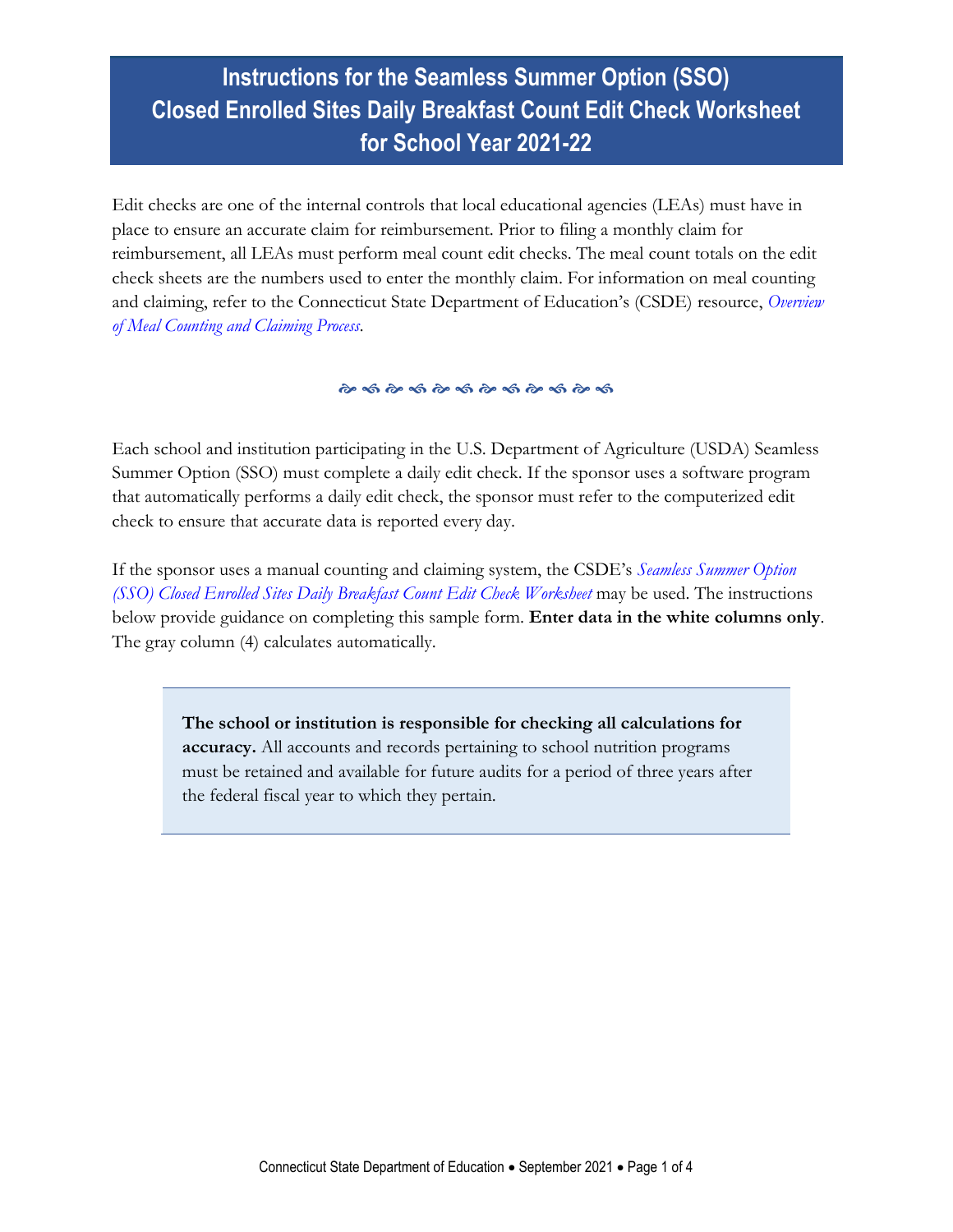## **Instructions for the SSO Closed Enrolled Sites Daily Breakfast Count Edit Check Worksheet for School Year 2021-22**

#### **Attendance Factor**

The attendance factor (AF) is the percentage of students present at school on any given day, averaged over a month. It reflects the fact that not all students report to school each day, i.e., student daily attendance is not always 100 percent. The AF formula is:

| $A - B$ | $A =$ enrollment x days in the month |
|---------|--------------------------------------|
|         | $B =$ total absences for the month   |

For example, for the month of October, there are 20 instructional days, the school has an enrollment of 520 students, and there are 300 student absences. The AF is 0.97.

| $10,400 - 300$ | $A = 10,400$ (520 enrollment x 20 days in the month) |
|----------------|------------------------------------------------------|
| 10,400         | $B = 300$                                            |

Enter this number as a **decimal (e.g., 0.97)** in the orange box at the top right of the worksheet.

## **Column 1: Day of Month**

Enter each day's information on the corresponding date.

## **Column 2: Total Enrollment**

List the number of students enrolled in the school that have access to meals under the SSO.

### **Column 3: Free Eligible**

List the number of students who are eligible for free meals on the designated date. This number should match the number of enrolled students, since, under SSO, all students are eligible for free meals.

### **Column 4: Free Eligible X AF**

Multiply the number of free eligible students by the school's AF. This number will fluctuate based on the number of free-eligible students listed in column 3. *The worksheet will calculate this information.*

### **Column 5: Total Free Breakfasts Claimed**

List the total number of free student breakfasts claimed on the designated date. The total number of free breakfasts claimed can **never** exceed the total number of free-eligible students in column 3 (Free Eligible). If the total number of free breakfasts claimed exceeds the number in column 4 (Free Eligible X AF) more than 50 percent of the time, the school must investigate and document in the comments section why this is occurring. *The number in column 5 will turn* **red** *if it exceeds the number in columns 3 or 4.*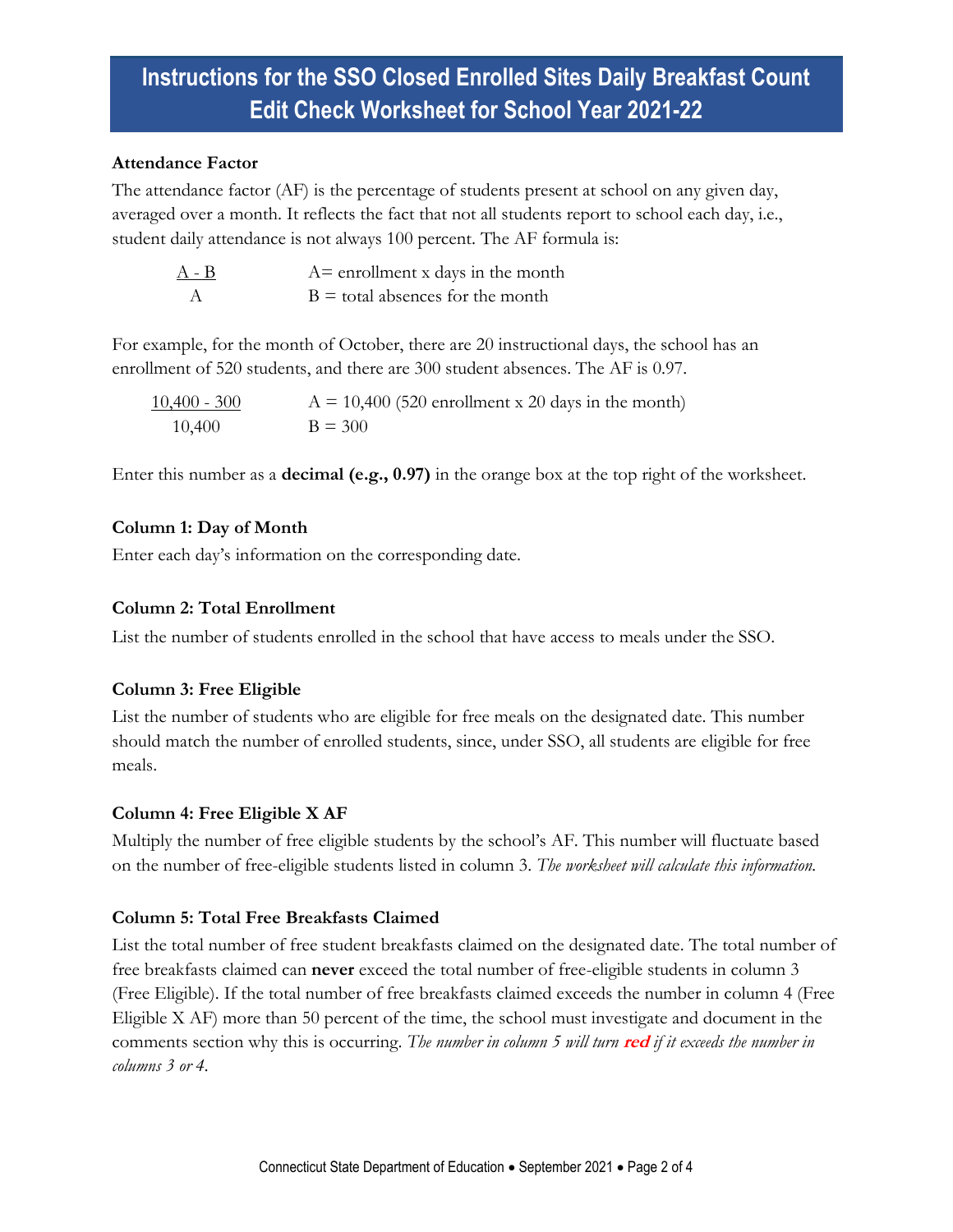# **Instructions for the SSO Closed Enrolled Sites Daily Breakfast Count Edit Check Worksheet for School Year 2021-22**

#### **Column 6: Comments**

Record anything unusual that may be reflected in the meal counts. For example, lower than normal counts due to changes in the school operations.

#### **Totals**

Add the total free breakfasts claimed (column 5) for the month. The totals for free breakfasts must be recorded on the monthly claim for reimbursement.

#### **Signature and Date**

Sign and date the worksheet at the end of the month when all days are entered.